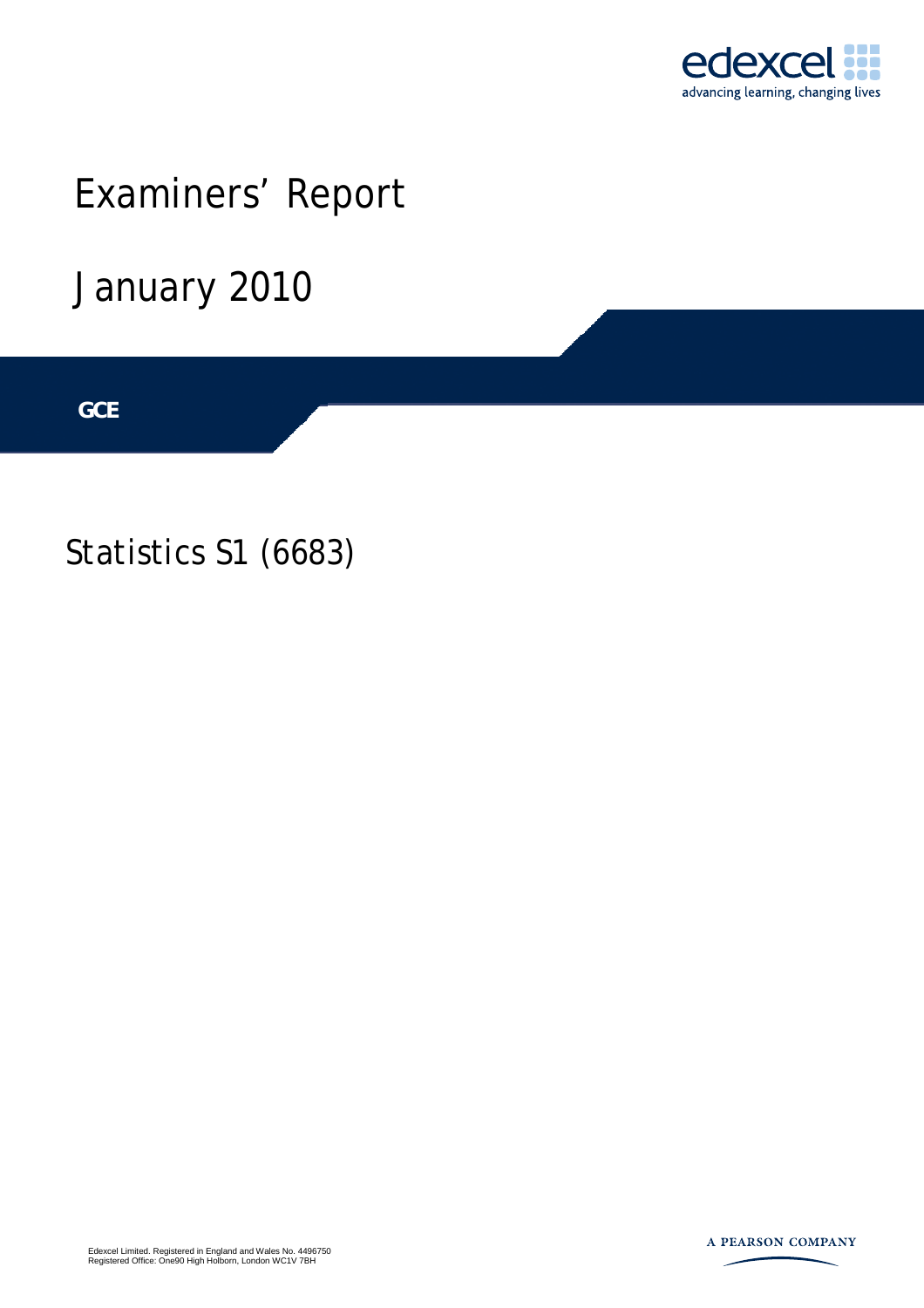Edexcel is one of the leading examining and awarding bodies in the UK and throughout the world. We provide a wide range of qualifications including academic, vocational, occupational and specific programmes for employers.

Through a network of UK and overseas offices, Edexcel's centres receive the support they need to help them deliver their education and training programmes to learners.

For further information, please call our GCE line on 0844 576 0025, our GCSE team on 0844 576 0027, or visit our website at www.edexcel.com.

If you have any subject specific questions about the content of this Examiners' Report that require the help of a subject specialist, you may find our Ask The Expert email service helpful.

Ask The Expert can be accessed online at the following link:

http://www.edexcel.com/Aboutus/contact-us/

January 2010

Publications Code UA023025

All the material in this publication is copyright © Edexcel Ltd 2010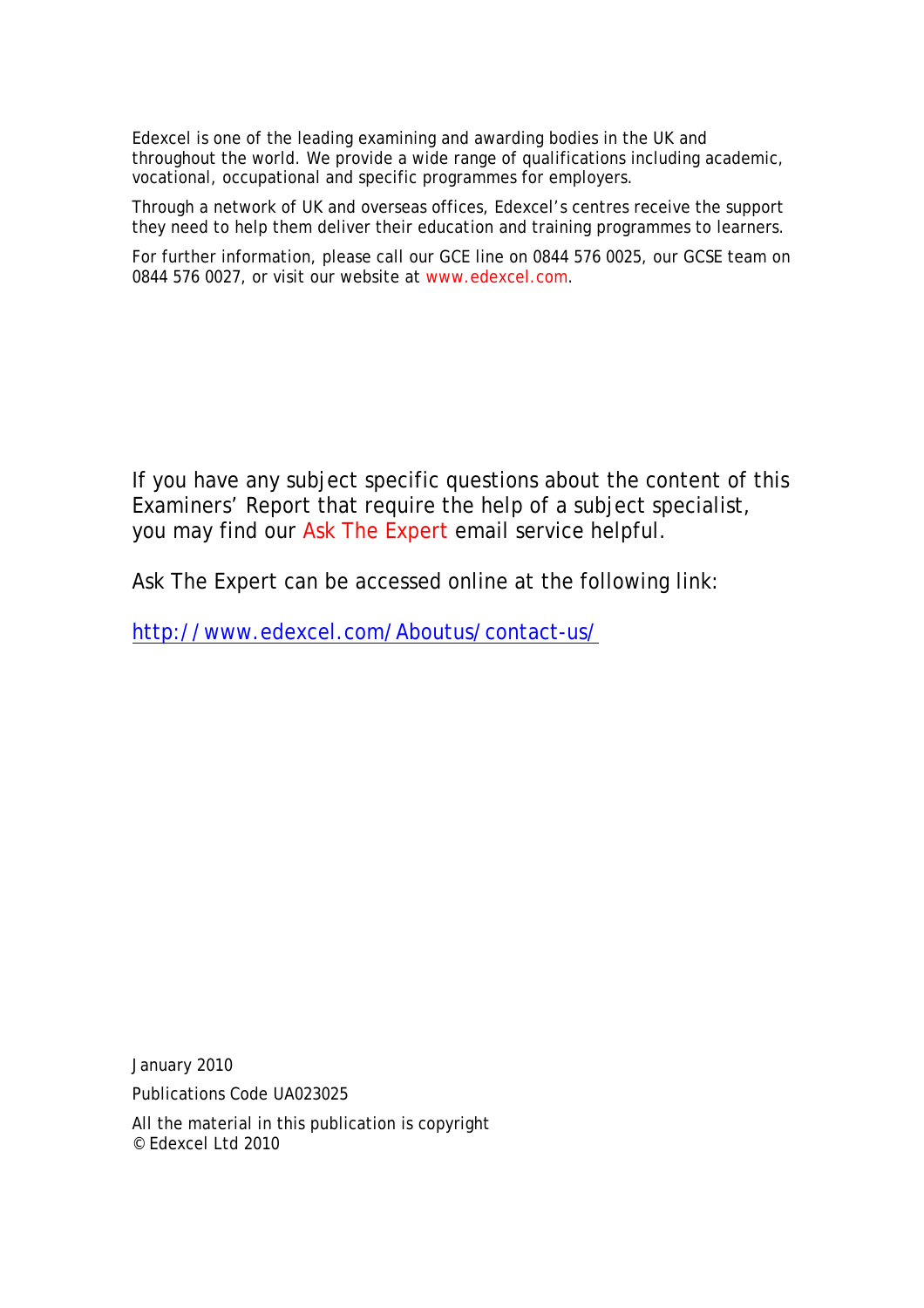### **Statistics Unit S1 Specification 6683**

#### **Introduction**

This proved to be a very accessible paper and most candidates made good progress on Q2, Q3(a), Q4, Q6 and Q7(a).

The general standard of entry appeared to be slightly stronger than in the past and there were fewer candidates making lots of elementary errors.

The calculation of standard deviation and use of linear interpolation (Q3(c) and Q3(d)) along with the normal distribution  $(Q7(b), Q7(c)$  and  $Q7(d)$ ) still proved to be challenging topics.

#### **Report on individual questions**

#### **Question 1**

This proved a straightforward start to the paper. Most gave a correct tree diagram although a few oversimplified using red and not red as their outcomes and this was of no help to them in part (b). It was encouraging to see the vast majority of candidates using fractions for the probabilities and only a handful using "with replacement".

Part (b) was not answered so well with many failing to consider both cases: blue then green and green followed by blue.

#### **Question 2**

Parts (a) and (b) were answered very well although a few candidates gave the upper quartile as 39 or 39.5 (usually as a result of incorrectly rounding  $\frac{3}{2}$ 4  $\frac{n}{n}$ ) however the follow through marks meant that no further penalty need occur. A few found the upper and lower quartiles but failed to give the interquartile range. Most found the limit for an outlier using the given definition, although a few used  $1.5 \times IQR$ , and went on to make a suitable comment about the one employee who needed retraining. There were some excellent box plots seen with all the correct features clearly present but a number failed to plot the outlier appropriately and simply drew their lower whisker to 7. A not insignificant minority were confused by the absence of an upper whisker and felt the need to add one usually at  $Q_3$  + IQR.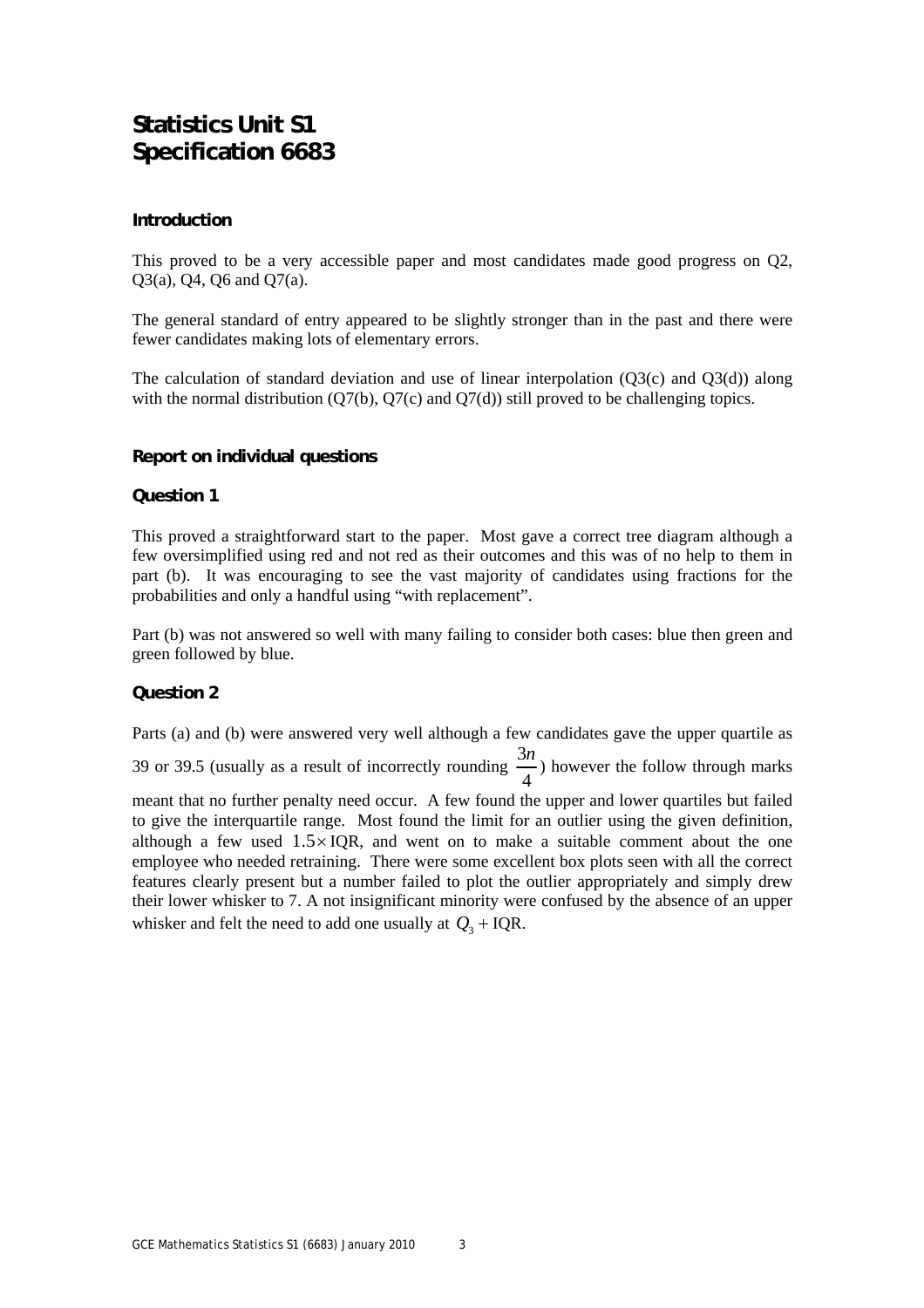#### **Question 3**

Part (a) gave most candidates two easy marks but the rest of the question proved more demanding. The calculation of the mean in part (b) was usually answered well but there were still some dividing by 8 and a few using  $fx^2$ *fx* ∑  $\sum_{n=1}^{\infty} f(x)$ . The calculation of the standard deviation was better than on previous occasions with many reaching 0.421 but there is still some confusion over the formula with  $\sqrt{(15889.5 - \overline{x}^2)}$ , a hybrid of the correct formula and  $S_{xx}$ , being quite common. Candidates should be aware that the formula for standard deviation is very sensitive to rounding errors and an accurate value for the mean (stored on their calculator) should be used rather than a rounded answer. A number of candidates failed to use the given values for  $\sum fx$  and  $\sum fx^2$  and lost marks because of numerical slips. The attempts at interpolation in part (d) were much improved with the correct fraction often being added to a lower class boundary. Unfortunately many used 2.95 or 2.5 as their class boundary and lost the marks. In part (e) the better candidates used their values for the mean and median and made an appropriate comment. Some spent the next page calculating  $Q_1$  and  $Q_2$ , often correctly, in order to use the quartiles to justify their description of the skewness.

#### **Question 4**

There were many good answers to this question. The Venn diagram was often totally correct although a number failed to subtract for the intersections and obtained value of 35, 40 and 28 instead of 31, 36 and 24 for the numbers taking two options. Parts (b) and (c) were answered very well with only a minority of candidates failing to give probabilities. Part (d) proved straightforward for those who knew what was required but some attempted complicated calculations, often involving a product of probabilities, whilst others simply gave their answer as 4/180.

#### **Question 5**

Despite the compact nature of the probability function many candidates gave clear and fully correct solutions to this question. Part (a) was a "Show that" and candidates needed to make sure that they clearly used  $\sum p(x) = 1$  to form a suitable equation in *k*. Part (b) was often answered poorly as a number could not interpret  $P(X \ge 2)$  correctly and gave the answer of 5  $\frac{1}{14}$  (from P(*X*  $\le$  2)). Most could answer part (c) and many part (d) too but the usual errors arose here. Some forgot to subtract  $(E(X))^{2}$  and there were a number of incorrect formulae for Var(1 – *X*) seen such as:  $-\text{Var}(X)$ ,  $1 - \text{Var}(X)$ ,  $[\text{Var}(X)]^2$  and  $(-1)^2 E(X)$ .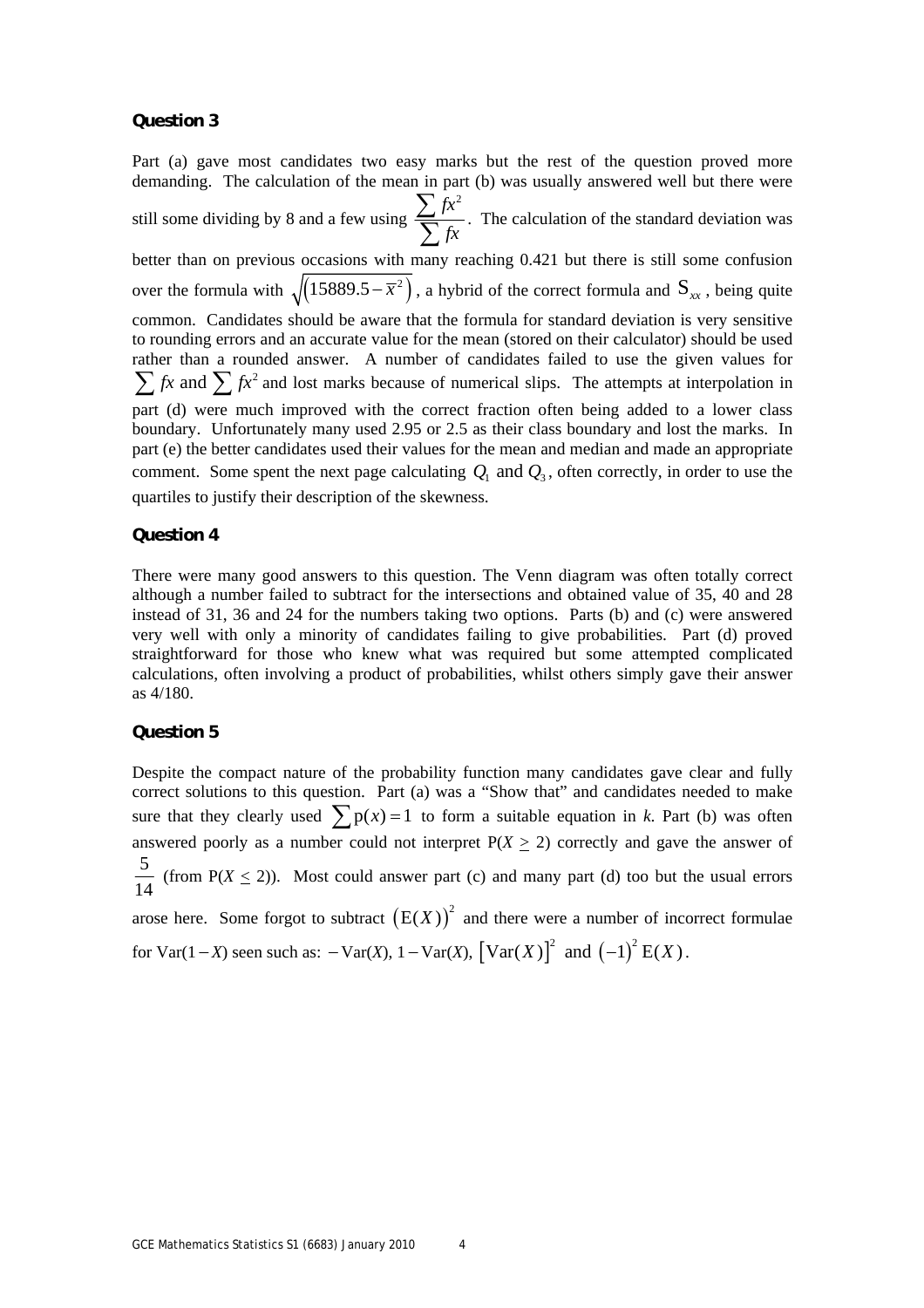#### **Question 6**

This was a high scoring question for most candidates. The calculations in parts (a) and (b) were answered very well with very few failing to use the formulae correctly. Part (c) received a good number of correct responses but many still failed to interpret their value and simply described the correlation as strongly positive. The scatter diagram was usually plotted correctly and most knew how to calculate the equation of the regression line although some used  $S_{np}$  instead of  $S_{n}$  and some gave their final equation in terms of y and *x* instead of p and t. Plotting the line in part (f) proved quite challenging for many candidates and a number with the correct equation did not have the gradient correct. Part (g) was usually well done but some chose to use their graph rather than their equation of the line and lost the final accuracy mark.

#### **Question 7**

Part (a) was usually answered well but the remaining parts of the question proved challenging for many. There was much muddled work in part (b) and although some scored M1B1 for attempts such as  $\frac{154 - \mu}{\sigma} = 1.6449$  very few scored the A1cso for a completely correct derivation without any incorrect statements being seen. Those who fumbled their way to the printed answer in (b) usually came unstuck in part (c). A common error was to write  $\frac{172 - \mu}{20.5244}$  = 0.5244 and then replace the 0.5244 with 1-0.5244. Those with a correct pair of σ equations were usually able to solve them correctly to find  $\mu$  and  $\sigma$ . Many attempted to

standardise in part (d) but even those with correct answers in (c) often failed to score full marks either due to premature rounding or because they thought their final answer was 1 - 0.8212. Curiously even a correct diagram failed to prevent some of them from making this final error.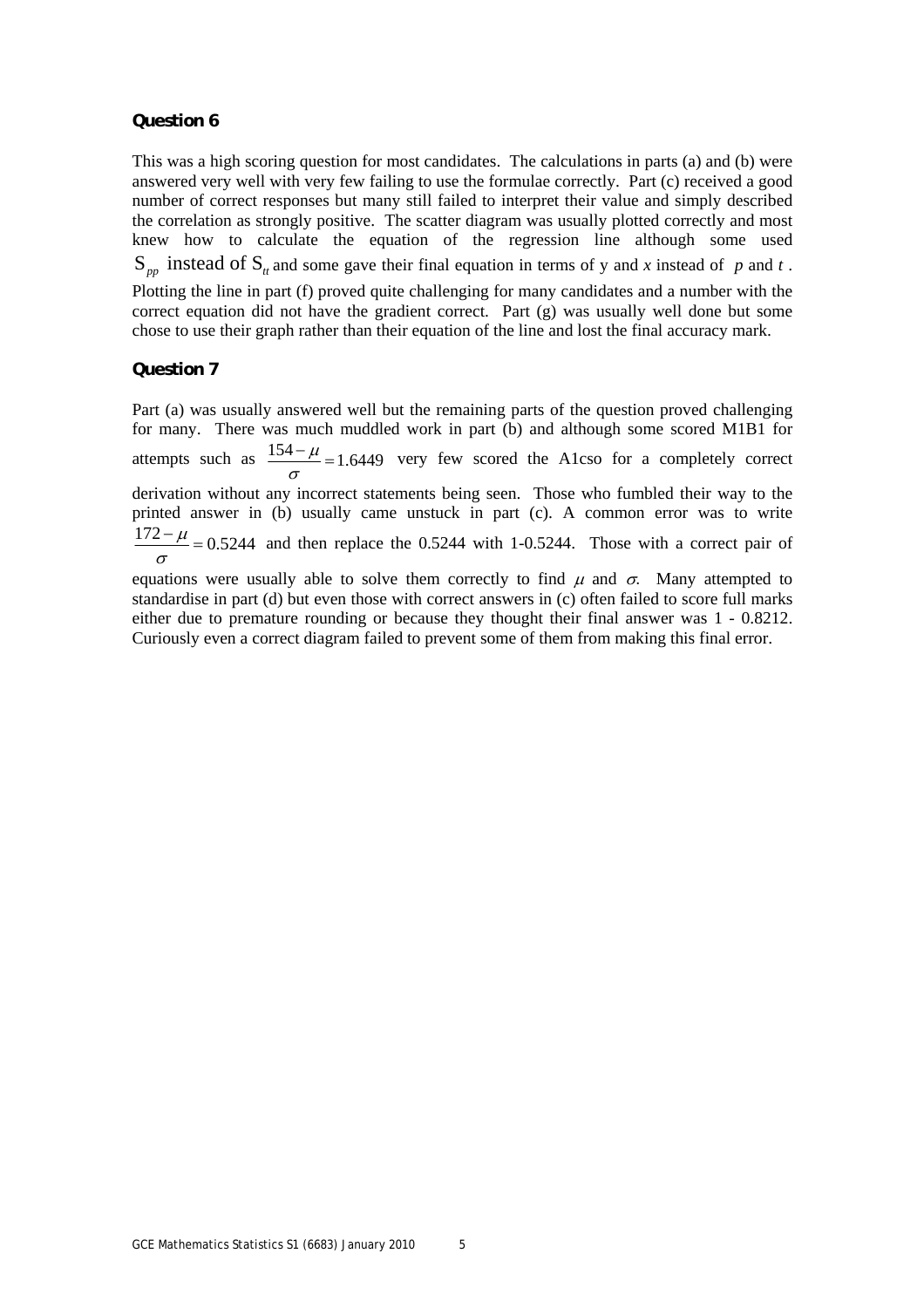## **Grade Boundaries**

| Module                                     | 80 | 70 | 60 | 50 | 40 |
|--------------------------------------------|----|----|----|----|----|
| 6663 Core Mathematics C1                   | 63 | 54 | 46 | 38 | 30 |
| 6664 Core Mathematics C2                   | 54 | 47 | 40 | 33 | 27 |
| 6665 Core Mathematics C3                   | 59 | 52 | 45 | 39 | 33 |
| 6666 Core Mathematics C4                   | 61 | 53 | 46 | 39 | 32 |
| 6667 Further Pure Mathematics FP1          | 64 | 56 | 49 | 42 | 35 |
| 6674 Further Pure Mathematics FP1 (legacy) | 62 | 54 | 46 | 39 | 32 |
| 6675 Further Pure Mathematics FP2 (legacy) | 52 | 46 | 40 | 35 | 30 |
| 6676 Further Pure Mathematics FP3 (legacy) | 59 | 52 | 45 | 38 | 32 |
| 6677 Mechanics M1                          | 61 | 53 | 45 | 38 | 31 |
| 6678 Mechanics M2                          | 53 | 46 | 39 | 33 | 27 |
| 6679 Mechanics M3                          | 57 | 51 | 45 | 40 | 35 |
| 6683 Statistics S1                         | 65 | 58 | 51 | 45 | 39 |
| 6684 Statistics S2                         | 65 | 57 | 50 | 43 | 36 |
| 6689 Decision Maths D1                     | 67 | 61 | 55 | 49 | 44 |

The table below gives the lowest raw marks for the award of the stated uniform marks (UMS).